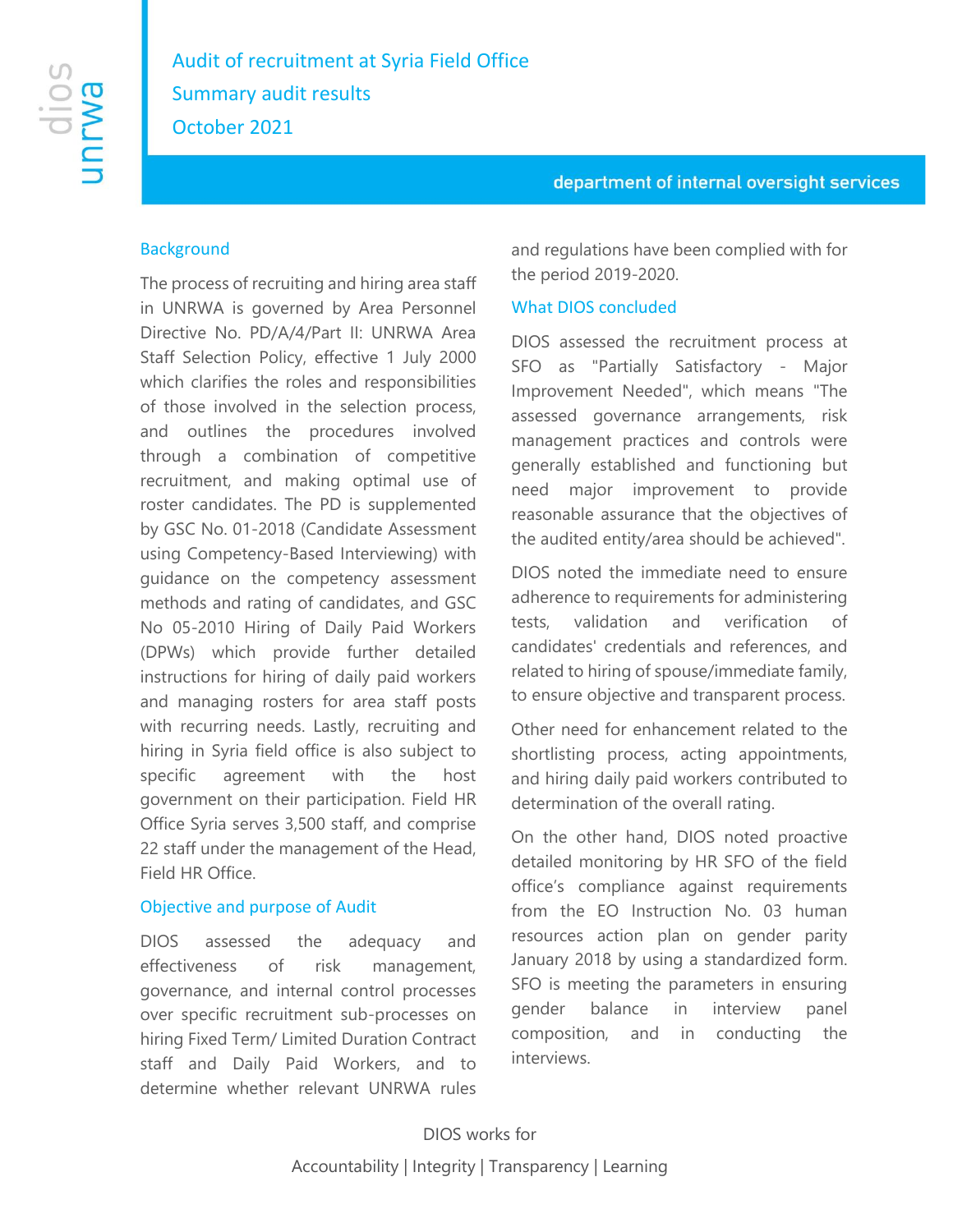#### What DIOS recommended

DIOS made 10 recommendations, out of which 3 are high risk  $(*2, #4$  and  $#5)$ , and 6 are medium risk:

SFO should consistently conduct the evaluation and substantive assessment of all applications against requirements, including relevant authorization for equivalency determination, to ensure transparency of the shortlisting process.

**SFO** should take immediate measures to ensure and demonstrate compliance with the PD related to the pre-employment tests: appoint at least two staff members to grade the tests , ensure appropriate criteria for grading is consistently used and moreover to ensure evidence of tests and grading are retained.

 $\sqrt{S}$ FO should ensure all competencies to be used in the candidate interview are duly included in the vacancy announcement.

 $A$ SFO should take immediate measures to ensure effective reference checks, validation, and verification are completed prior to finalizing the recruitment in compliance with the PD.

 $\sqrt{25}$ FO should take prompt measures to ensure adherence to the PD on engaging spouse/immediate family member and ensure no equally well-qualified candidate can be recruited before appointment or placement on roster.

 $6$  SFO is recommended to seek HRD guidance on additional proactive due-diligence measures to better monitor immediate family relationships such as crossreferencing and annual relationship surveys.

SFO should review the existing rosters and  $i$  re-assess their validity.

 $\widehat{\mathcal{S}}$ FO should ensure appropriate fair assessment and selection is completed and documented to ensure equal opportunity to all eligible staff before acting appointment and extension of appointment, through clarifying the procedure for acting appointment leveraging off good practice identified in Jordan field.

 $\alpha$ SFO should ensure minimum verification is conducted and documented on the credentials/grade of the candidates proposed by the hiring department for daily paid workers

 $10$ SFO should develop clear timeframe for effective rollout of DPMS and its full usage.

In addition to the recommendations, DIOS also noted various opportunities to improve including i.a. the need for VAs to include minimum competencies; to provide instructions to graders on retention of the tests after grading, to ensure accurate compilation and appropriate documentation of valid change of the Overview of Interview Panel Assessment of Candidate. In order to better implement the EO Instruction No. 03 human resources action plan on gender parity January 2018, DIOS noted to management opportunities to ensure (strong) justification for the hiring departments efforts to attract more female applicants, and for when male candidate is selected over female candidate with comparable scores.